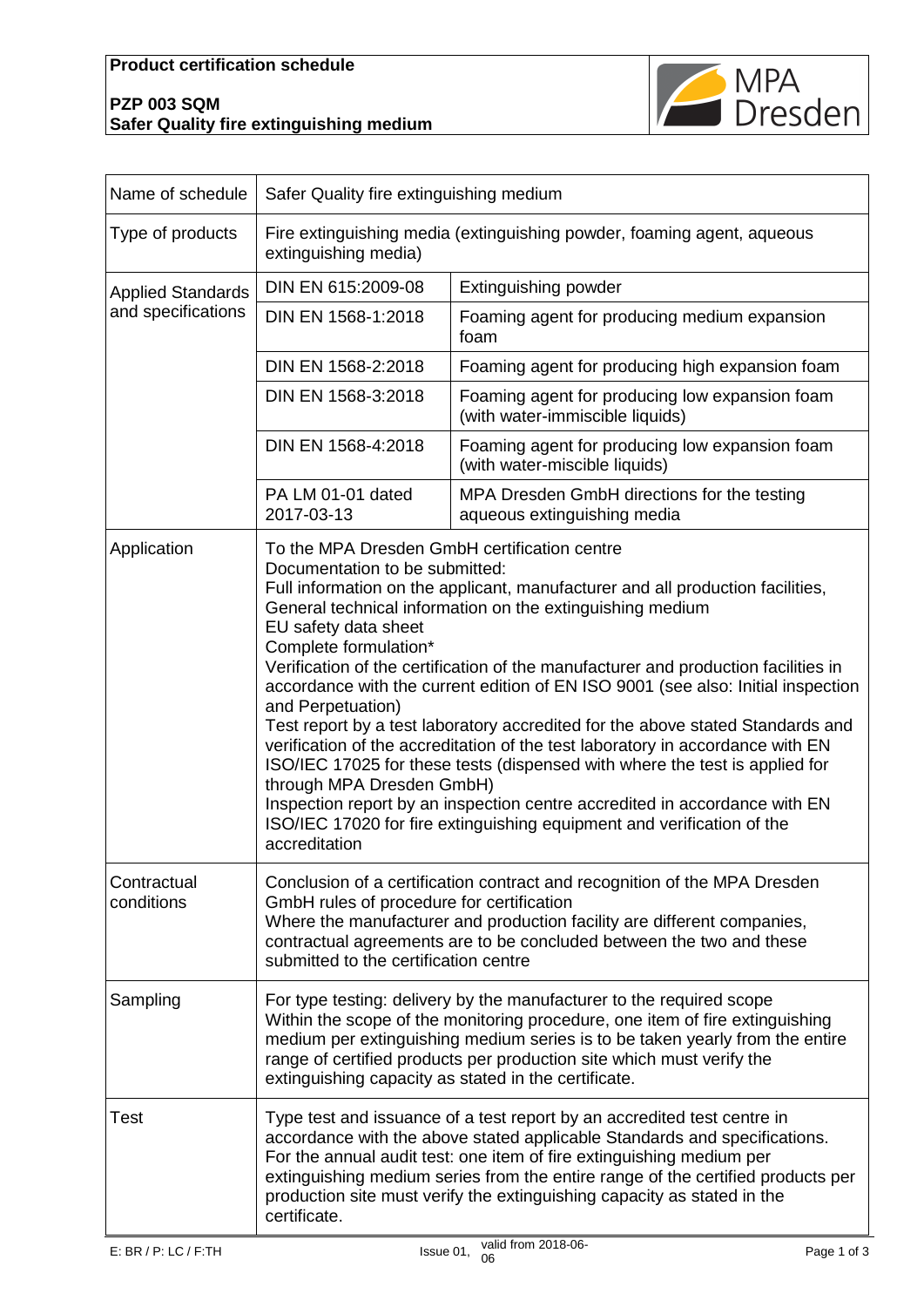## **PZP 003 SQM Safer Quality fire extinguishing medium**



| Initial inspection | Inspection of the works and works in-house production control and the<br>issuance of a report by an accredited inspection centre.<br><b>EN ISO 9001</b><br>Where no certification exists in accordance with the current edition of EN ISO<br>9001 then an additional audit is to be conducted and verified by the inspection<br>centre in respect of compliance with the essential requirements of ISO 9001.<br>As a consequence, the scope of the inspection is increased to include the<br>quality management system of the production facilities.                                                                        |
|--------------------|-----------------------------------------------------------------------------------------------------------------------------------------------------------------------------------------------------------------------------------------------------------------------------------------------------------------------------------------------------------------------------------------------------------------------------------------------------------------------------------------------------------------------------------------------------------------------------------------------------------------------------|
| Certificates       | Safer Quality certificate                                                                                                                                                                                                                                                                                                                                                                                                                                                                                                                                                                                                   |
|                    | Maximum period of validity: 5 years                                                                                                                                                                                                                                                                                                                                                                                                                                                                                                                                                                                         |
|                    | A list of the certificates will be published on the MPA Dresden GmbH website<br>with the following content:<br>No. of the SQ certificate, valid until, type of fire extinguishing medium, type<br>designation, certificate owner                                                                                                                                                                                                                                                                                                                                                                                            |
| Mark of conformity | SQ logo with integrated certificate number<br>Safer Quality<br>The certificate number consists of:<br>SQ consecutive number / last two digits of the year<br>The manufacturer receives the right to label their product with this mark. See<br>rules of procedure for certification for further regulations on the application.                                                                                                                                                                                                                                                                                             |
| Perpetuation       | Inspection<br>Inspection of the works and works in-house production control by an<br>accredited inspection centre and compilation of an inspection report.<br>Inspection frequency: at least once a year<br><b>EN ISO 9001</b><br>Where no certification exists in accordance with the current edition of EN ISO<br>9001 then an additional audit is to be conducted and verified by the inspection<br>centre in respect of compliance with the essential requirements of ISO 9001.<br>As a consequence, the scope of the inspection is increased to include the<br>quality management system of the production facilities. |
|                    | Examination and evaluation of the results of the inspections and the results of<br>the audit test                                                                                                                                                                                                                                                                                                                                                                                                                                                                                                                           |
|                    | Alterations to the product:<br>Where alterations are made to the product, an amendment to the SQ<br>certificate can be issued upon application by the manufacturer.<br>The necessity and scope of additional tests and inspection is decided by the<br>certification centre.                                                                                                                                                                                                                                                                                                                                                |

\* The manufacturer is to hand the over the formulation to MPA Dresden GmbH for safekeeping. After perusal of the formulation by the MPA Dresden test centre manager for fire extinguishing equipment and media the formulation will be deposited for safekeeping in a specifically labelled and sealed envelope in the safe of MPA Dresden. If the customer wishes, the perusal of the formulation by the test centre manager and the lodgement in the